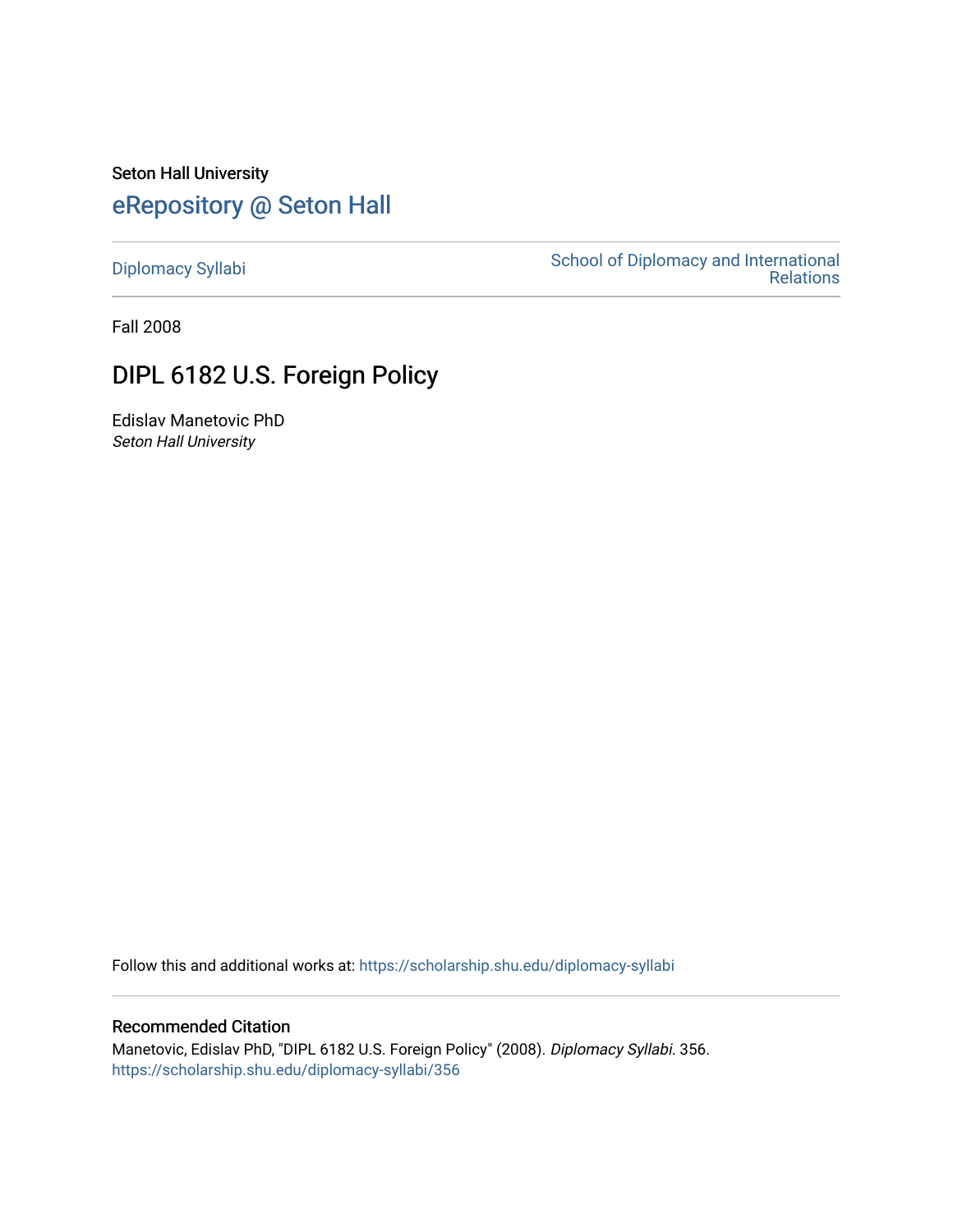

# **JOHN C. WHITEHEAD**  SCHOOL OF **DIPLOMACY AND INTERNATIONAL RELATIONS SETON HALL UNIVERSITY**

U.S. **Foreign Policy**  DIPL 6182

> Fall 2008  $M 6:15 - 8:25$

Instructor: Office hours: M 5:00-6:00, W 2:00-3:00, TH 3:00-3:45 Office: Office Tel.: Home Tel.: E-mail Edislav Manetovic McQuaid Hall, Room 133 212-568-9030 (please do not call before 10 am or after 10 pm) manetoed@shu.edu

#### **Course Description and Content**

This course introduces students to the actors, policy-making processes, historical themes that influence U.S. foreign policy, and some contemporary issues. The course first reviews American institutions and processes as they pertain to foreign policy. We then turn to some of the most influential theoretical explanations of U.S. foreign policy. During the second half of the semester we will read two important contemporary studies of US foreign policy. Walter Russell Mead analyses two centuries of American involvement in world affairs and offers an innovative framework that should help you understand America's past and present foreign policy. Zbigniew Brzezinski, a scholar and a former NSA, focuses on foreign policies of last three presidents.

The course will concentrate on common reading and weekly discussions. An outline of topics and required readings are included in this syllabus. Students should be prepared to do a significant amount of reading each week and to discuss it constructively. Graduate courses work well only when everyone, including those who have little background in U.S. foreign policy, comes prepared for a critical and informed conversation.

Students should also keep informed about relevant current events, which may periodically be discussed in class, through regular reading of newspapers. You should read at least one newspaper that provides thorough coverage of international news (for example, *The New York Times, Washington Post, The Wall Street Journal).* You should also watch news on TV. BBC, CNN International, CCTV9 (a Chinese program) and Russia Today provide good insight into current events.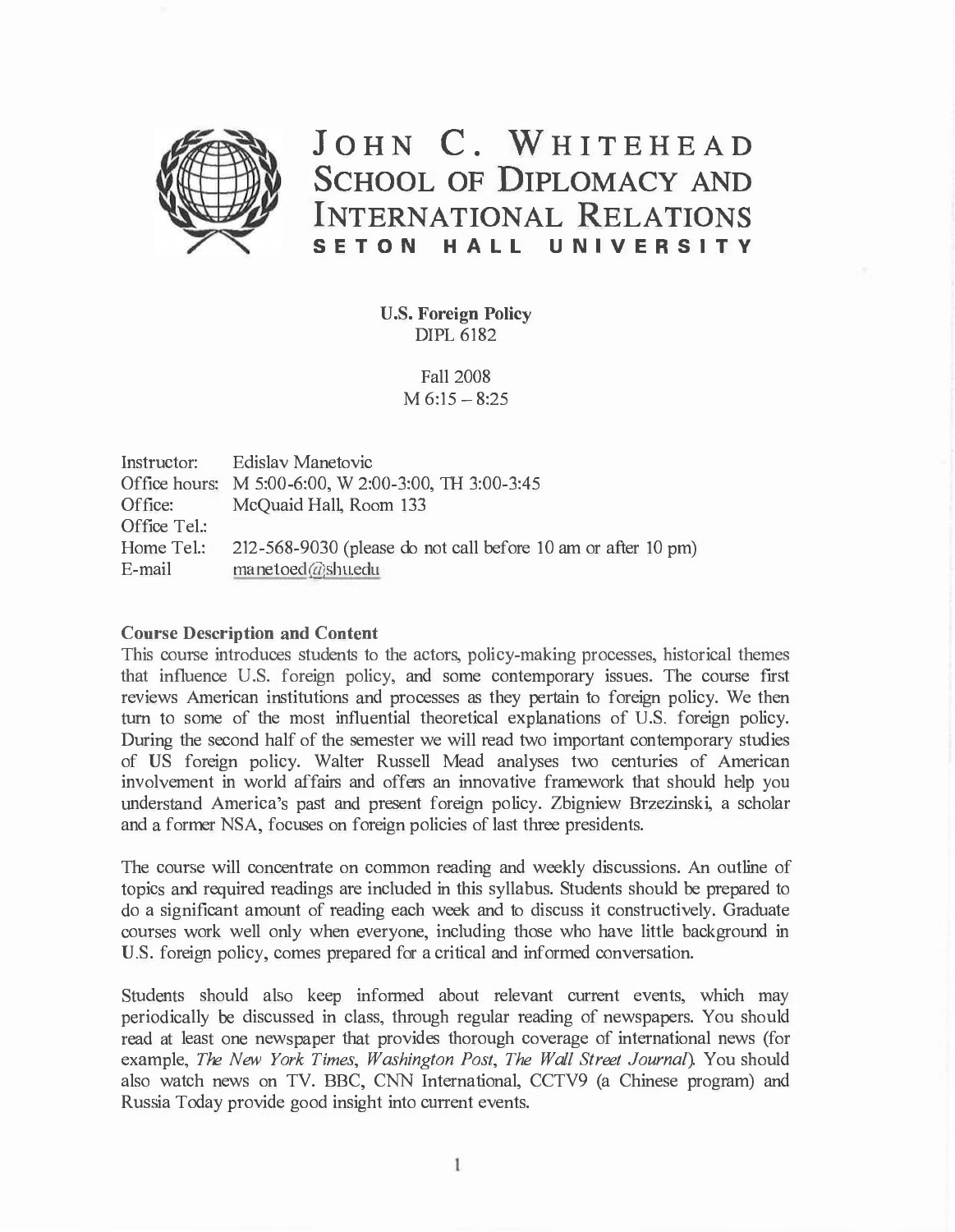# **Course Objectives**

The goal of this course is to enable you to examine current foreign policy challenges in light of historical themes, policy-making processes, and general foreign policy theories that bear upon them. (You should have covered foreign policy theories in Comparative Foreign Policy class.)

# **Assignments and Grading Rules**

1) Leading class discussions. Each student will start off a class discussion by presenting a 10 minute analysis of an assigned article or book chapter. (We will assign texts during the first class.) Present the main thesis, outline the argument, identify the evidence, and provide the conclusion. Is the argument logically coherent? Does the author provide empirical evidence in support of the main thesis? Offer your own well-reasoned ideas on the topic.

2) Article review. Submit a review of three (3) scholarly articles dealing with a single U.S. foreign policy issue. The articles must be published since 1999 and must be from an academic journal. Compare and contrast the articles. Your paper should be both descriptive and analytical. The review should be between 3 and 5 pages long. Due date: October 6

The article review should:

- $\triangleright$  Provide an overview of the issue under consideration
- $\triangleright$  Divide works under review into categories (e.g. those in support of a particular position, those against, and those offering alternative theses)
- $\triangleright$  Explain how each work is similar to and how it varies from the others
- $\triangleright$  Conclude by suggesting which work makes the greatest contribution to the understanding of U.S. foreign policy.

In assessing each piece, consider the following:

- $\triangleright$  Are the author's arguments supported by evidence?
- $\triangleright$  Is the author's perspective even-handed or prejudicial? Is contrary data considered or is certain relevant information ignored?
- $\triangleright$  Are the author's arguments and conclusions convincing? Does the work contribute in any significant way to an understanding of the subject?

3) Presentation of the research project: During the second half of the seminar students will prepare oral presentations of their research projects. Present your thesis statement, section outline, main findings and conclusion. Written summaries (2 pages maximum) of the main points of the presentation should be posted on the Blackboard four days before the presentation. All participants are encouraged to read the summaries, and to question and comment on the presentations. Presentations should be 10 minutes long.

4) Research Paper: The paper should be analytical, not descriptive. Think about a question or a hypothesis around which you will organize your research. While writing the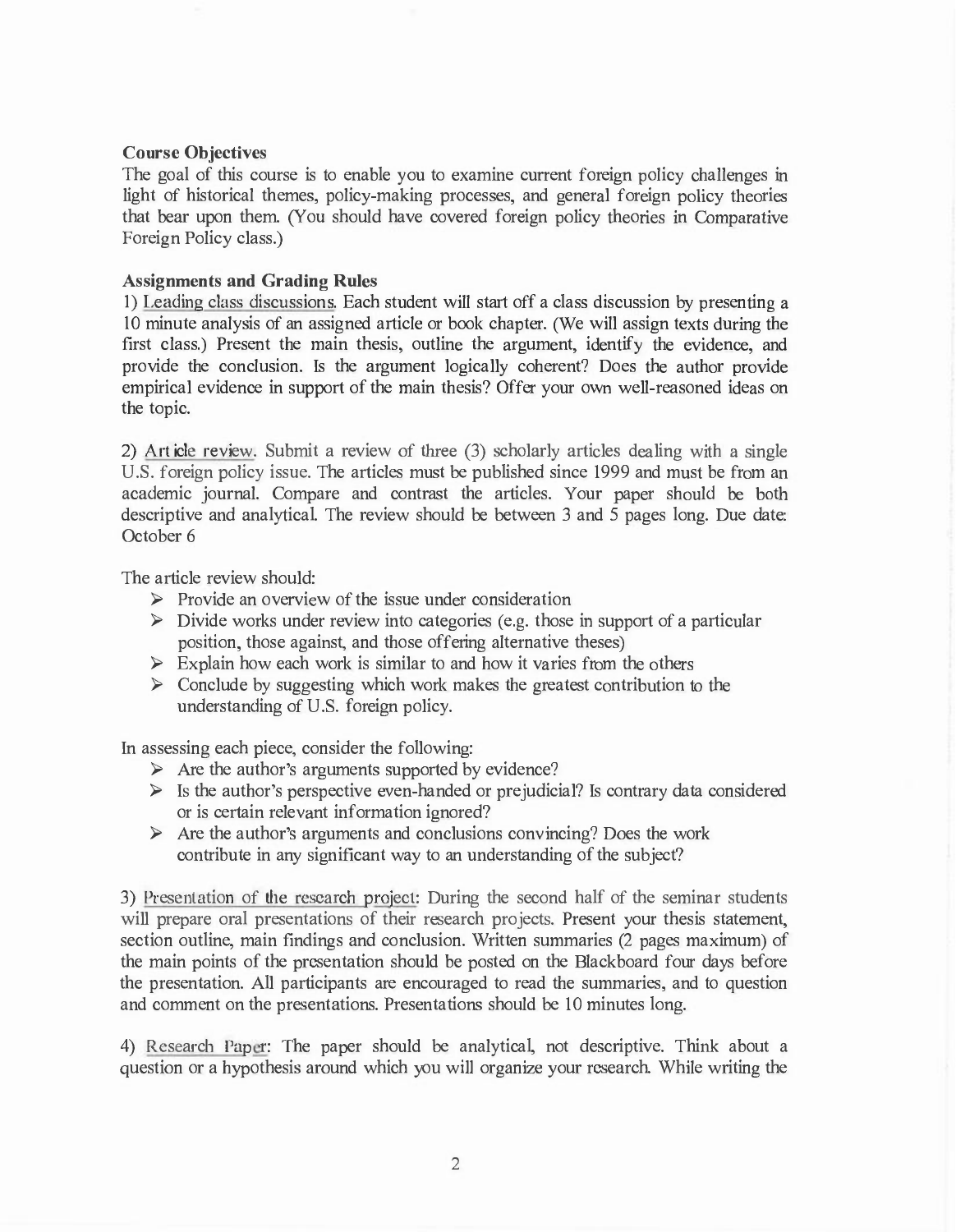paper keep that question/hypothesis always on your mind and keep asking yourself whether you are answering it.

Do not forget to offer the reader your analytical position; you should do that in the introductory part of your paper. Also, the introduction should end with a "roadmap" of your paper where, in a paragraph or two, you provide the very basic structure of your piece.

Your paper should also have a literature review section in which you should summarize key works relevant to your topic.

The paper should be about fifteen pages long. Use a wide variety of primary and secondary sources. Include proper citation of sources and a complete bibliography. You may use any standard citation format but you must use it consistently.

4a) Topic proposal. A one-page topic proposal is due on September 22.

4b) Paper proposal and annotated bibliography. On October 27 you should submit the paper proposal (3 pages long). It must include a clear question or a hypothesis you will explore, findings to date, and a description of issues/problems you still need to research. In addition, also submit an annotated bibliography with at least ten different sources.

The final paper is due on December 8.

All written assignments must be submitted in hard copy.

## **Basis for Grade**

| Class Participation         | 20% |
|-----------------------------|-----|
| <b>Article Presentation</b> | 10% |
| <b>Article Review</b>       | 10% |
| Paper Proposal              | 10% |
| Paper Presentation          | 20% |
| Research Paper              | 30% |

#### **Academic and Professional Integrity**

All forms of dishonesty, whether by act or omrssion, including, but not limited to, cheating, plagiarism and knowingly furnishing false information, are prohibited. Work submitted in the course must be the product of the efforts of the student presenting the work. Contributions of others to the finished work must be appropriately acknowledged.

## **Disability Services**

If you have a documented disability you may be eligible for accommodations, in academic classes, the residence halls, food services areas, etc., under the Americans with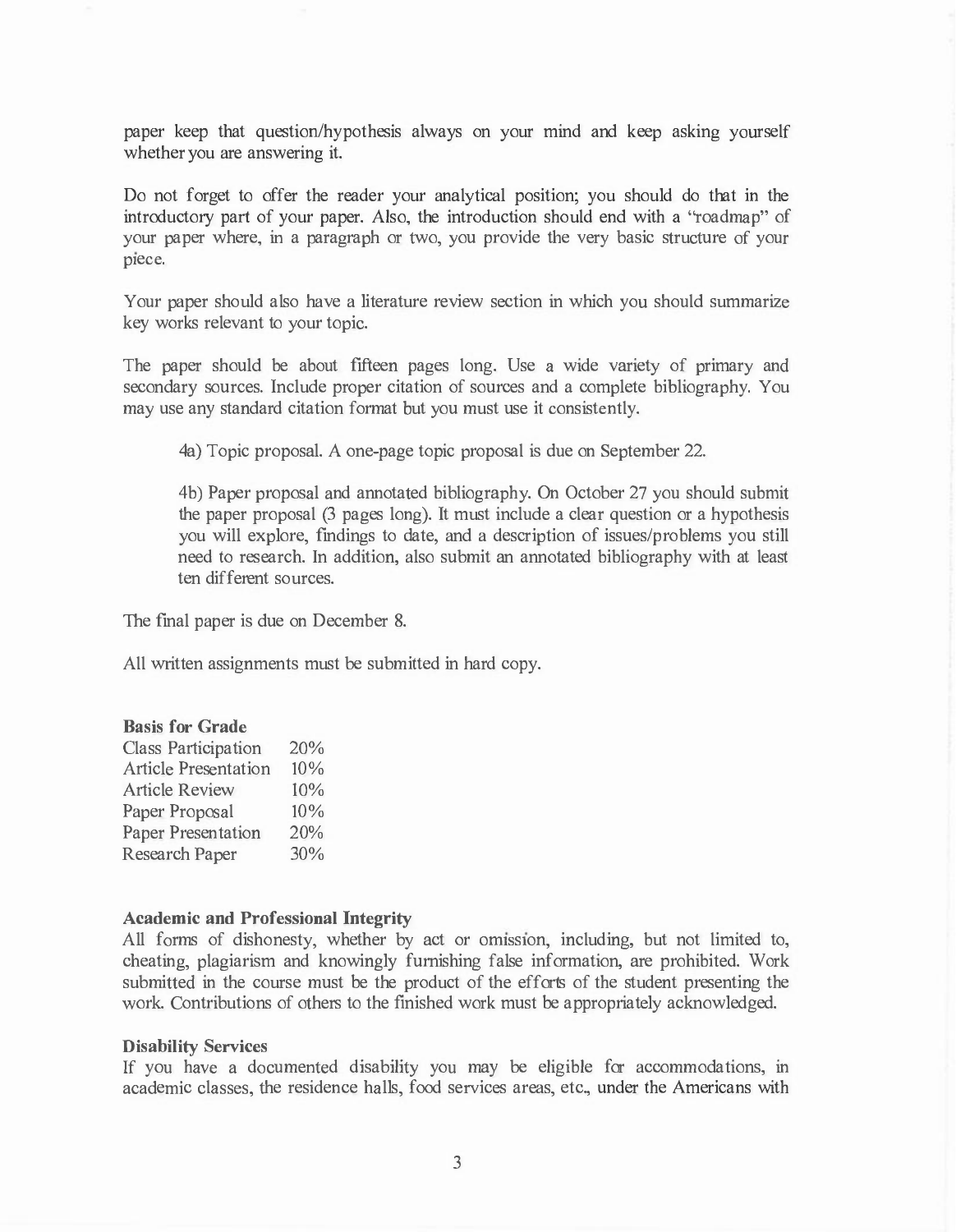Disabilities Act and Section 504 of the Rehabilitation Act. Students are not permitted to negotiate accommodations directly with professors. To receive accommodations or assistance, please self-identify at the Office of Disability Support Services (DSS), Duffy Hall, Room 67. The staff at DSS will help you to develop a plan for accommodations. For more information contact DSS at (973) 313-6003.

#### **Course Materials**

The following two books can be purchased at SHU's bookstore: Walter Russell Mead, *Special Providence: American Foreign Policy and How It Changed the World* (New York: Routledge, 2002) Zbigniew Brzezinski, *Second Chance: Three Presidents and the Crisis of American Superpower* (Basic Books, 2007)

Articles from John lkenberry's book *(American Foreign Policy: Theoretical Essays,* 5/e, New York, Longman, 2005) have been scanned and linked to the Course Reserve module on the Library Catalog. In order to access them go to the Library homepage (http://library.shu.edu/e-reserve-access.htm) for directions.

All other articles will be provided by me either in e-format or in hard copy.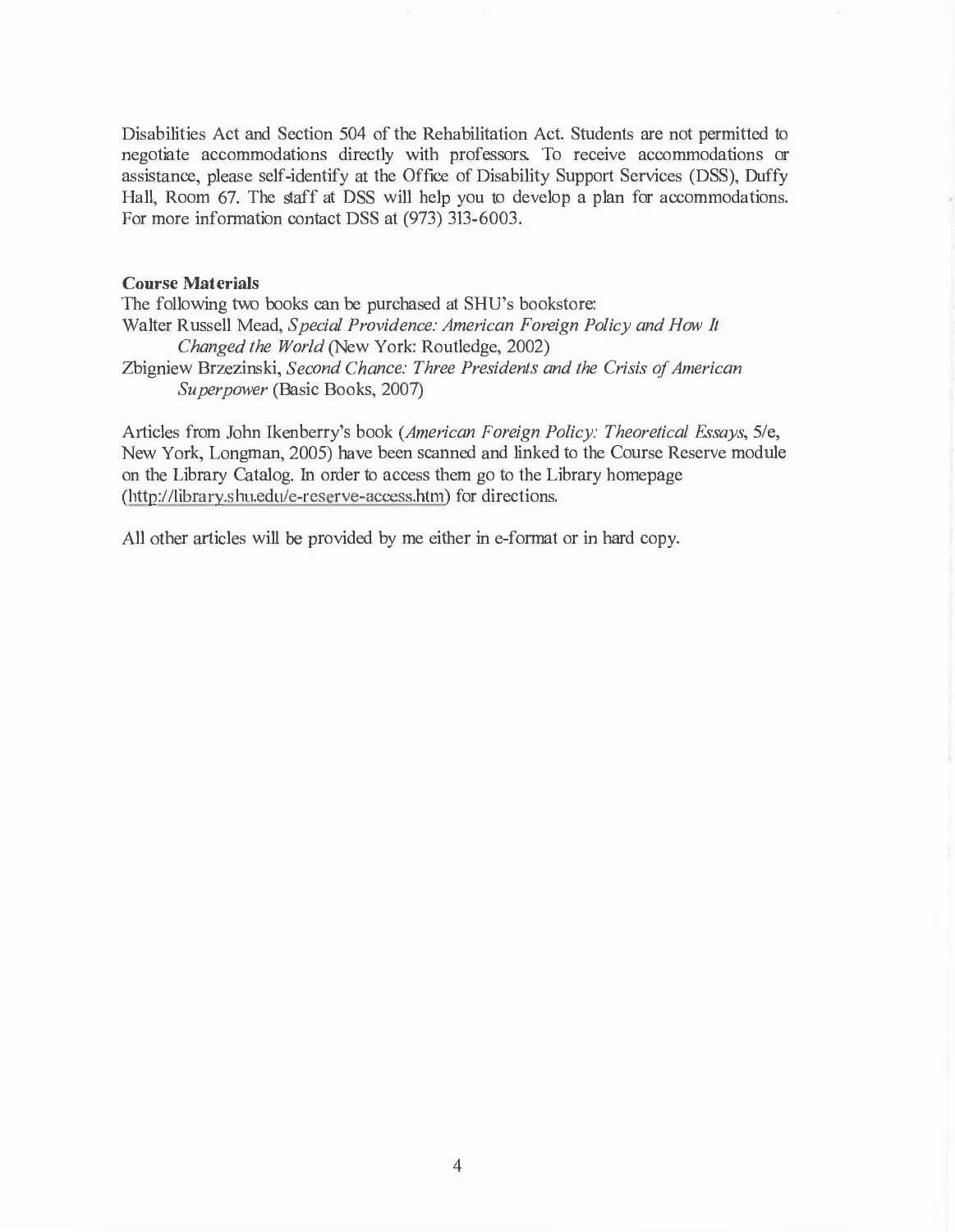#### **Topics and Readings**

September 8 *Introduction* 

#### **Assigning texts for discussion**

September 15 *The Governmental Framework* 

Donald Snow and Eugene Brown, *Beyond the Water's Edge* (read pp. 5- 15, 93-129, 131-158, 161-193, 195-224--Blackboard/Course Documents)

David Rothkopf, "Inside the Committee that Runs the World," *Foreign Policy,* March/April 2005. (Blackboard/Course Documents)

September 22 *Outside Influences on the Process* 

- Donald Snow and Eugene Brown, *Beyond the Water's Edge* (read pp. 225-235, 239-248, 251-263, 265-271 -- Blackboard/Course Documents)
- John Mearsheimer and Stephen Walt, "The Israeli Lobby," *London Review of Books,* 23 March 2006. (Blackboard/Course Documents or http://vvww.Irb.co.uk/v28/n06/mear01 .html)
- Dore Gold, "Understanding the U.S.-Israel Alliance: An Israeli Response to the Walt-Mearsheimer Claim," Jerusalem Viewpoints series, Institute for Contemporary Affairs, September 2007. (Blackboard/Course Documents)

#### **Topic proposal due**

September 29 *Capitalism, Class, and Foreign Policy* 

Frieden, "Sectoral Conflict and U.S. Foreign Economic Policy, 1914- 1940," in Ikenberry Bacevich, "Strategy of Openness," in Ikenberry Wade, "The Invisible Hand of the American Empire," in Ikenberry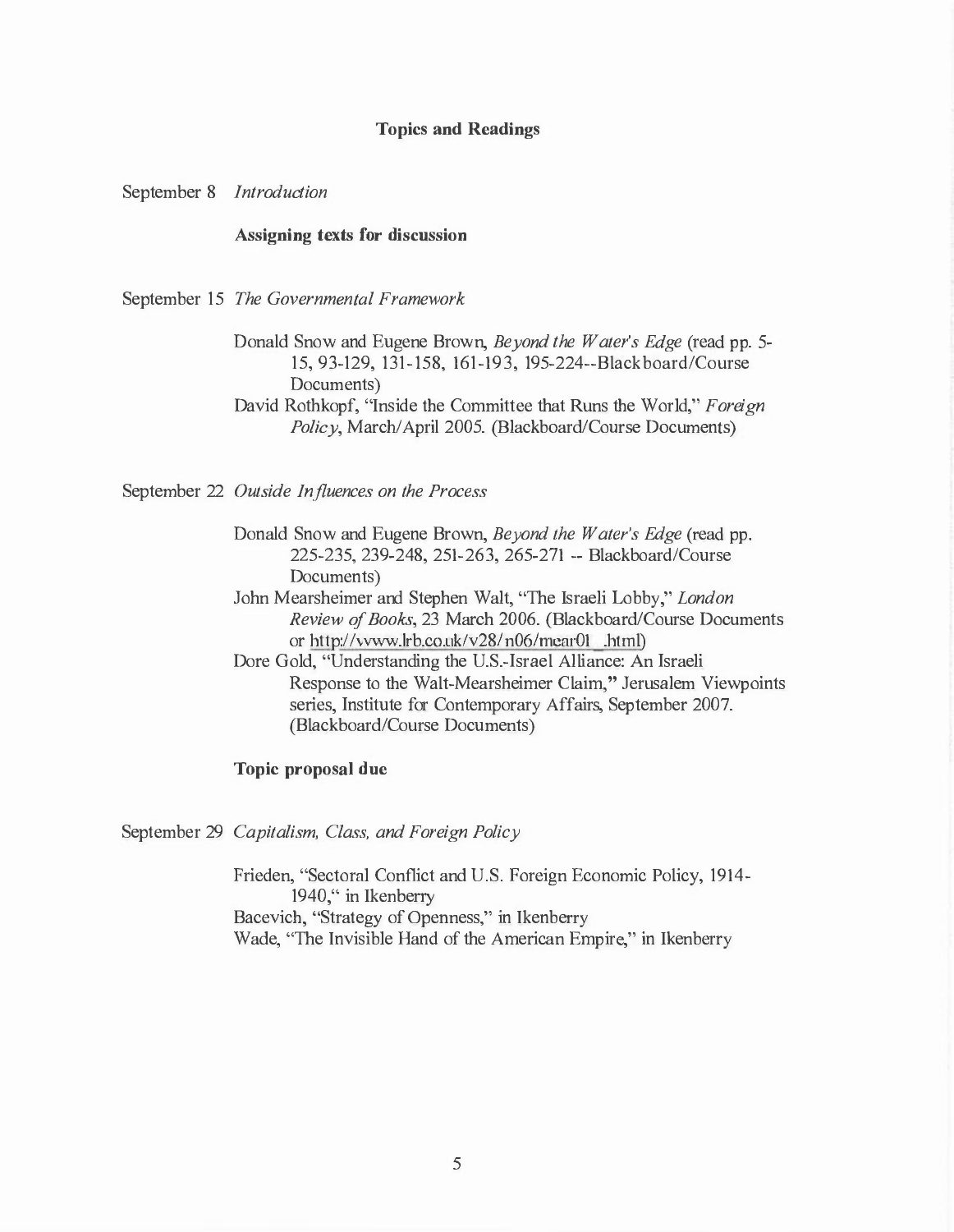October 6 *National Values, Liberal Ideas, and Democratic Institutions* 

> Huntington, "American Ideals versus American Institutions," in Ikenberry Mastanduno, "The U.S. Political System and International Leadership: A 'Decidedly Inferior' Form of Government," in Ikenberry Ikenberry, "America's Liberal Grand Strategy: Democracy and National Security in the Post-," in Ikenberry

## **Article review due**

- October 13 *International Crises and US foreign policy* 
	- Leffler, "The American Conception of National Security and the Beginning of the Cold War, 1945-1948," in Ikenberry Khong, "Seduction by Analogy in Vietnam: The Malaya and Korea Analogies," in Ikenberry
	- Roskin, "From Pearl Harbor to Vietnam: Shifting Generational Paradigms and Foreign Policy," in Ikenberry
- October 20 *The Hamiltonian and the Wilsonian Traditions*

Mead, chapters 4 and 5

October 27 *The Jeffersonian and the Jacksonian Traditions* 

Mead, chapters 6, 7 and 8

#### **Paper proposal due**

November 3 Brzezinski, chapters 1, 2 and 3

November 10 Brzezinski, chapters 4, 5 and 6

**Paper presentations – Group I** (3 students)